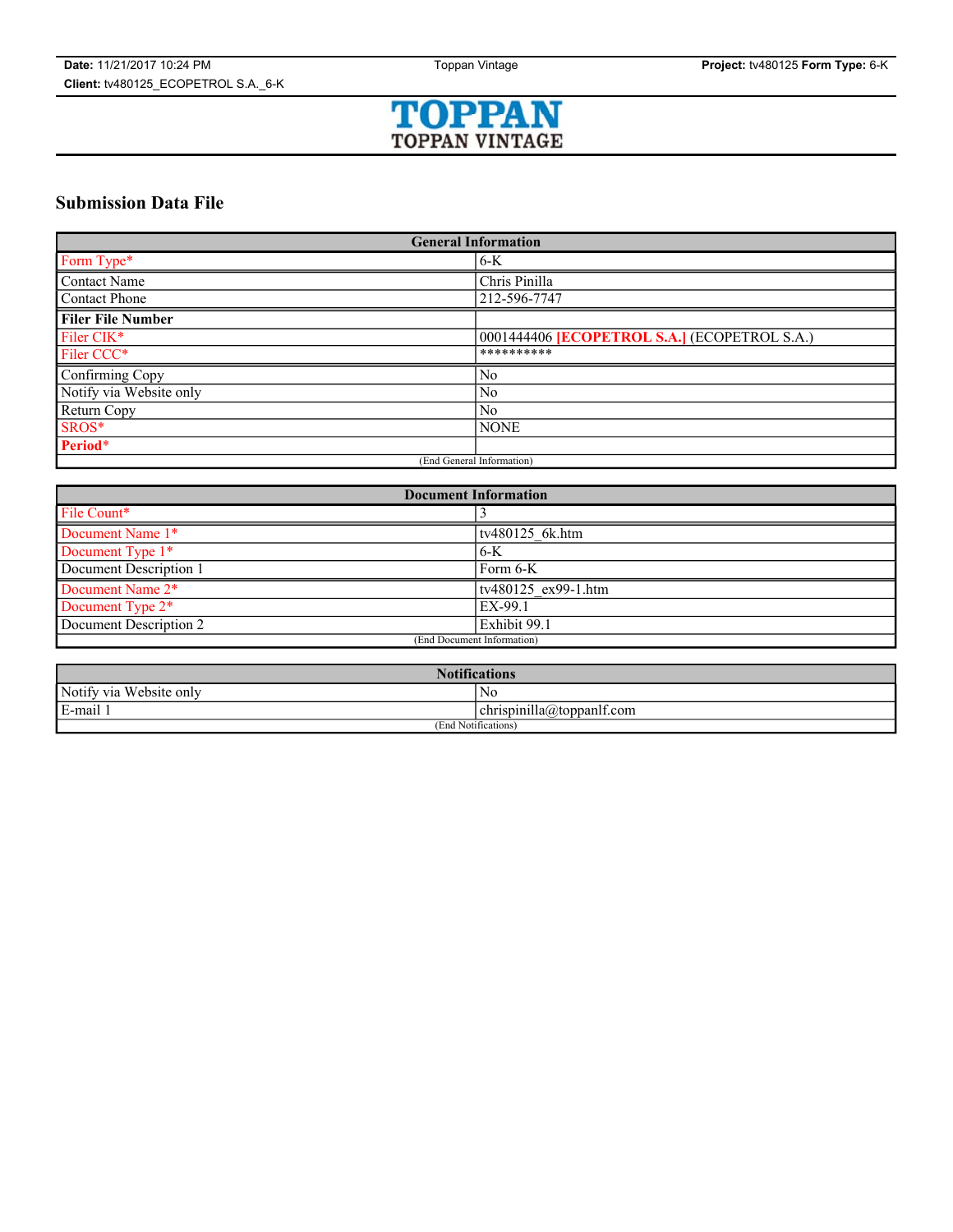#### **UNITED STATES SECURITIES AND EXCHANGE COMMISSION Washington, D.C. 20549**

#### **FORM 6-K**

#### **REPORT OF FOREIGN PRIVATE ISSUER PURSUANT TO RULE 13a-16 OR 15d-16 UNDER THE SECURITIES EXCHANGE ACT OF 1934**

For the month of November, 2017 Commission File Number 001-34175

### ECOPETROL S.A.

(Exact name of registrant as specified in its charter)

N.A.

(Translation of registrant's name into English)

COLOMBIA

(Jurisdiction of incorporation or organization)

Carrera 13 No. 36 – 24 BOGOTA D.C. – COLOMBIA

(Address of principal executive offices)

Indicate by check mark whether the registrant files or will file annual reports under cover of Form 20-F or Form 40-F.

Form 20-F  $\boxtimes$  Form 40-F  $\Box$ 

Indicate by check mark if the registrant is submitting the Form 6-K in paper as permitted by Regulation S-T Rule 101(b)(1)

 $Yes \Box$  No  $\boxtimes$ 

Indicate by check mark if the registrant is submitting the Form 6-K in paper as permitted by Regulation S-T Rule 101(b)(7)

 $Yes \Box$  No  $\boxtimes$ 

Indicate by check mark whether the registrant by furnishing the information contained in this form is also thereby furnishing the information to the Commission pursuant to Rule 12g3-2(b) under the Securities Exchange Act of 1934.

 $Yes \Box$  No  $\boxtimes$ 

If "Yes" is marked, indicate below the file number assigned to the registrant in connection with Rule 12g3-2(b): 82-  $N/A$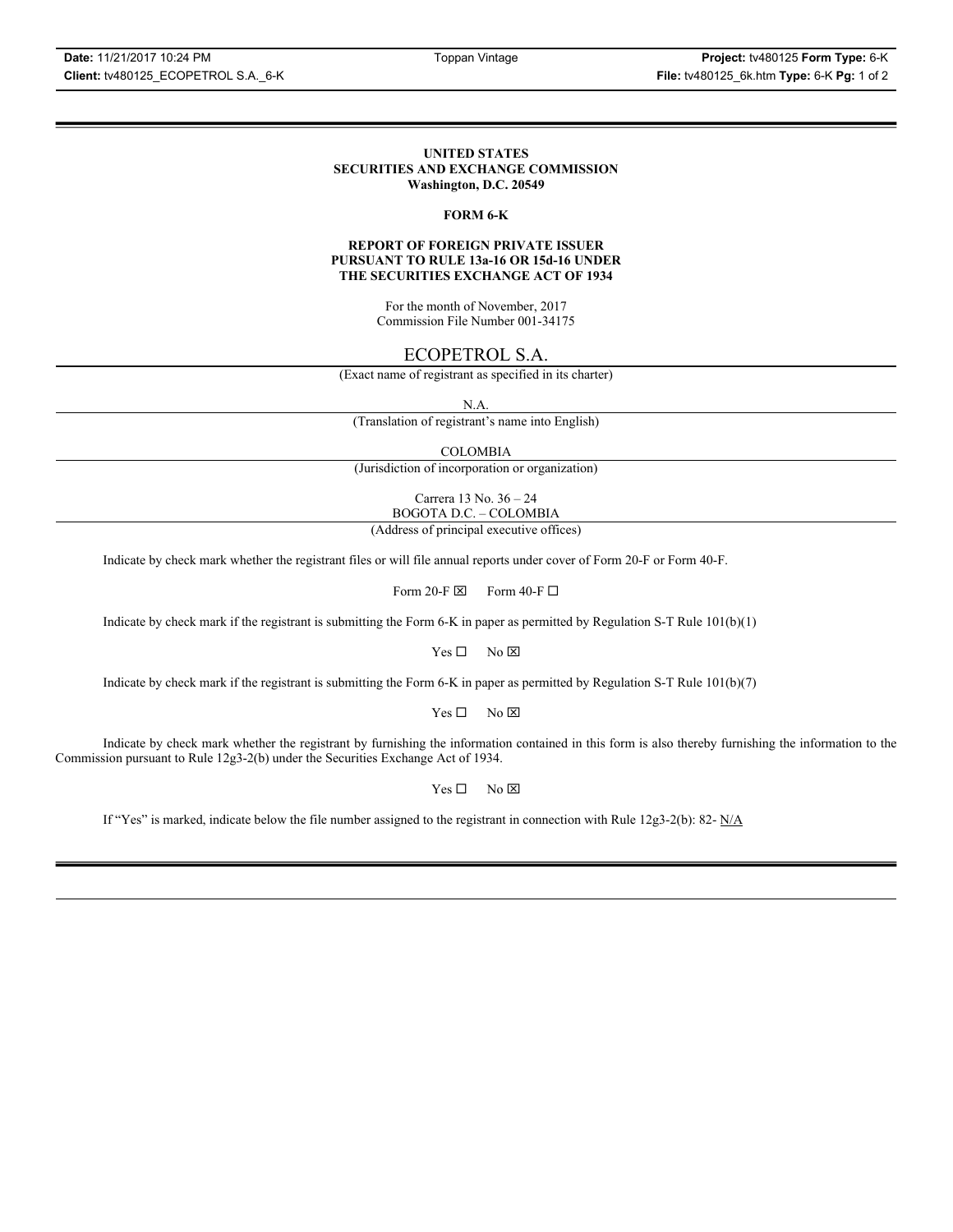#### **SIGNATURES**

Pursuant to the requirements of the Securities Exchange Act of 1934, the registrant has duly caused this report to be signed on its behalf by the undersigned, thereunto duly authorized.

Ecopetrol S.A.

By: /s/ María Fernanda Suárez

Name: María Fernanda Suárez Title: Chief Financial Officer

Date: November 22, 2017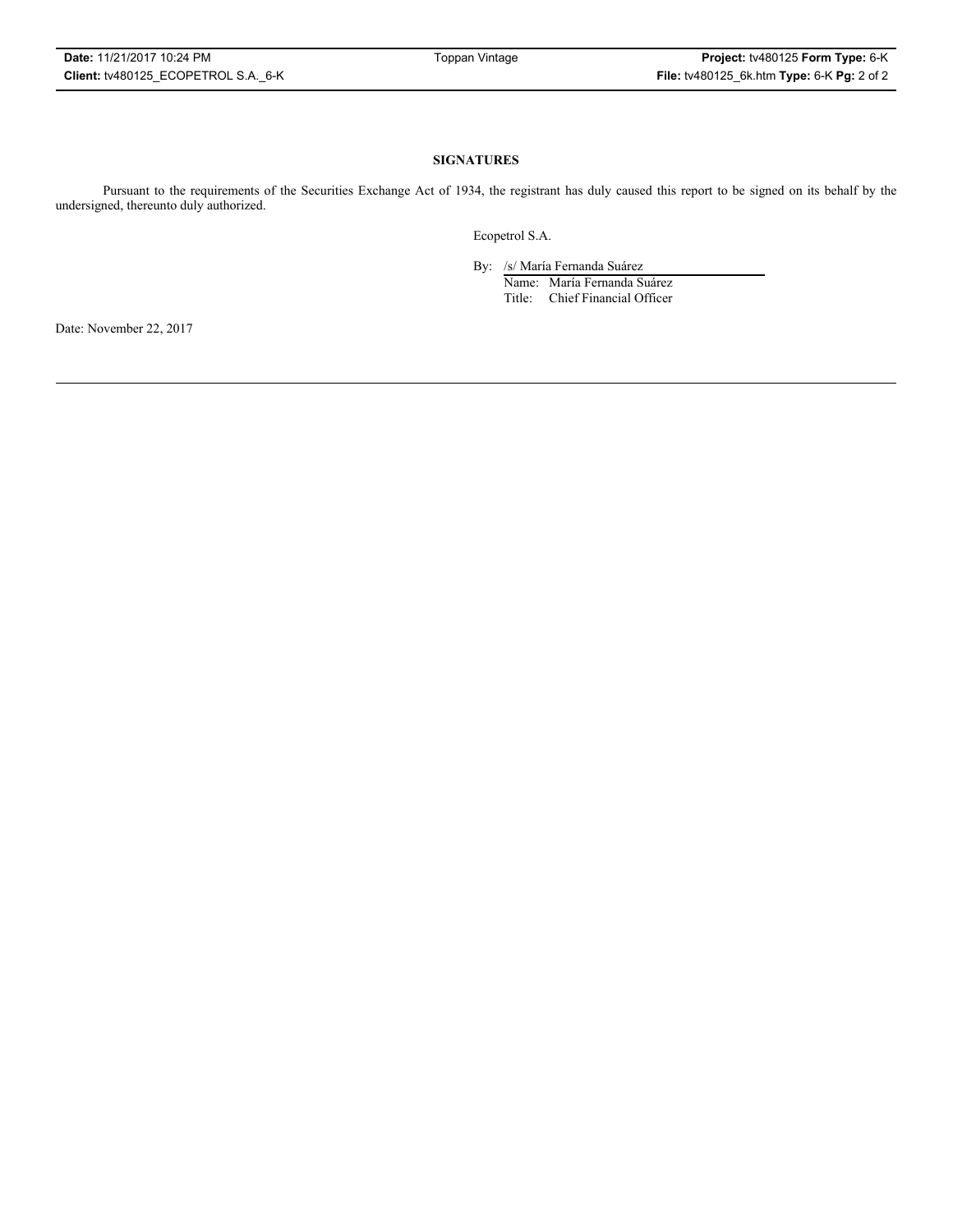**Exhibit 99.1**



**INFORMACIÓN RELEVANTE** 

# *The investment plan will grow between 35% and 55%*

**Ecopetrol will invest between USD 3.5 to USD 4 billion in 2018**

- Ecopetrol Business Group's production will grow in 2018, it is estimated to produce between 715,000 and 725,000 barrels of petroleum**equivalent per day.**
- x **85% of the investment will be concentrated in exploration and production.**
- x **96% will be allocated to projects in Colombia, with a focus on increasing reserves and production on the onshore.**
- x **The Company will achieve a milestone in refinery products, with its two refineries processing between 350,000 and 375,000 barrels of petroleum-equivalent per day.**
- x **Once the stabilization stage has been completed, the new Cartagena refinery will provide a positive EBITDA of at least COP 500 billion by 2018.**
- x **The volumes transported will be in line with the expectation of crude production in the country and the higher demand for refinery products.**
- x **Ecopetrol Business Group's net income will be benefit from a decrease in the effective tax rate between 7% and 11%, as a result of the elimination of the wealth tax, the lower nominal rate of income tax resulting from the tax reform and the best results of the subsidiaries.**
- x **The investment plan is self-financing. The resources will come from the internal cash generation, which demonstrates the efficiency achieved and the robustness of the investment portfolio.**
- x **The strong cash position and the decrease in the level of debt confirm the financial flexibility for inorganic growth through acquisitions.**

Ecopetrol S.A. (BVC: ECOPETROL; NYSE: EC) reports that it expects to invest USD 3.5 to USD 4 billion in 2018, up 35% to 55% over the projected investment at year-end 2017.

After two years of a successful transformation plan focused on cost reduction and capital discipline, the 2018 plan approved by the Board of Directors is aimed at increasing reserves and hydrocarbon production, capturing earnings through an improved international environment for the sector, and advancing along the path of efficiency.

Given the above, Ecopetrol is continuing to reduce its break-even price. In 2018 the Company expects that it will have a positive net income at Brent prices up to USD 35 per barrel.

The plan provides that 85% of funds will be allocated to strategic investments in the exploration and production segments, with over USD 1 billion more invested in those segments than in 2017.

Highlights include drilling over 620 development wells and at least 12 exploratory wells, using 28 rigs and acquiring over 41,000 kilometers of seismic. This projected 2018 activity represents an increase of some 140 wells and the use of 16 additional rigs compared to 2017.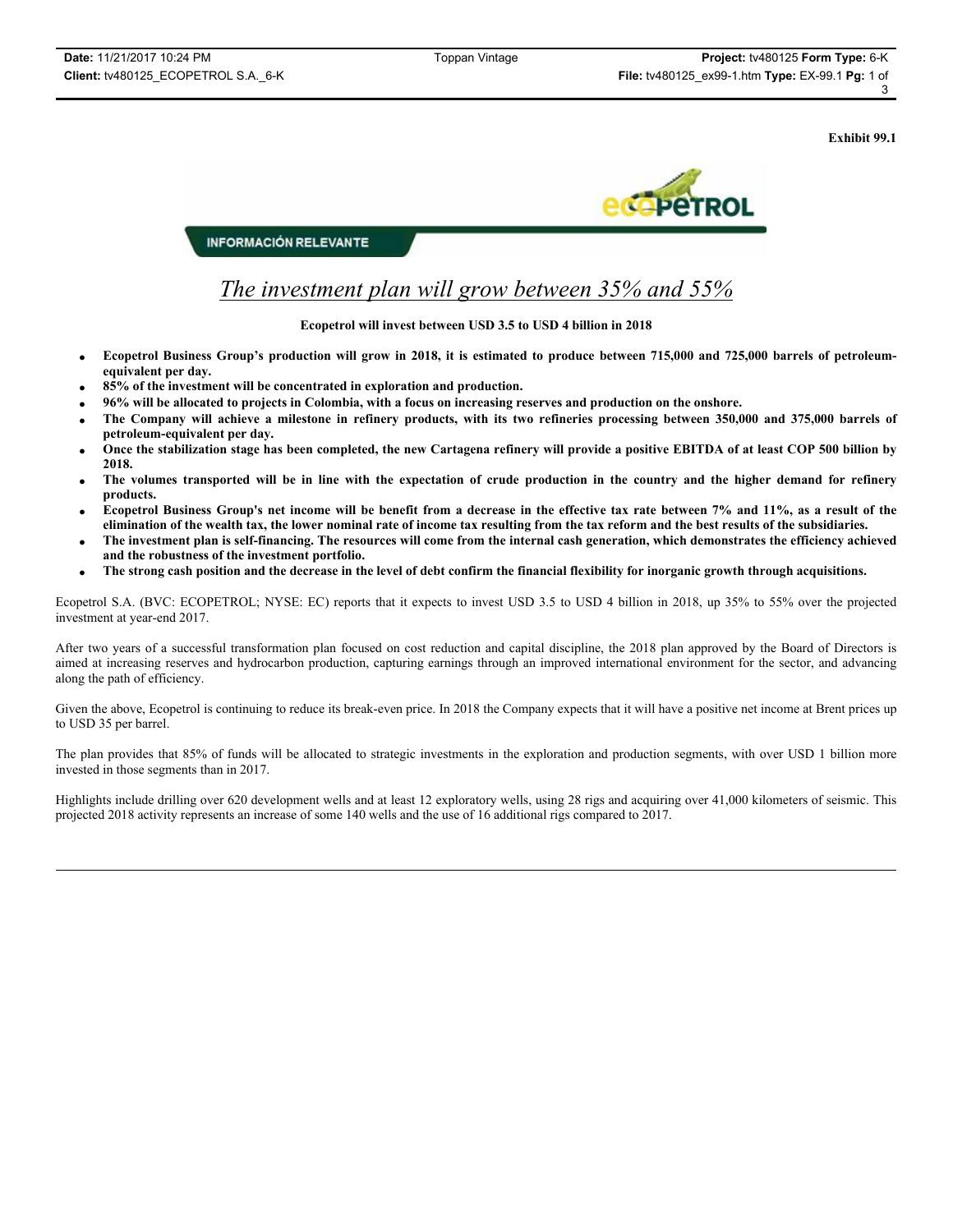

#### **INFORMACIÓN RELEVANTE**

The 96% of the investment will be executed in Colombia, with the remainder allocated to the Ecopetrol Group's projects in the United States (Gulf of Mexico), Mexico, Brazil and Peru.

The investments will allow the Ecopetrol Group to resume its path of production growth, leveraged on some 20 pilot projects to implement improved recovery technologies. 2018 production is projected at 715,000 to 725,000 barrels of petroleum-equivalent per day.

Investments in the transportation and refining segments, equivalent to 14% of the plan, will be oriented toward ensuring the reliability, integrity, performance standards and operating efficiency of the entire oil pipeline and polyduct network and the Barrancabermeja and Cartagena refineries.

Next year Ecopetrol expects to see the materialization of synergies and benefit from having two complementary refineries, one located in the middle of the country and the other on the Caribbean Coast, with capacity to achieve efficiencies in purchasing and crude mixtures, fuel production and exports.

In 2018, Ecopetrol anticipates stable and safe operations at the new Cartagena refinery, which will be capable of self-sustained financing, funding its own investments and generating profits, with an estimated EBITDA of at least COP 500 billion.

The investment plan will be financed with internal cash generation, and currently does not anticipate having to access financing sources, which demonstrates the efficiency achieved by the Company and resilience in a low-price environment.

Ecopetrol's solid cash position of USD 4,300 million and a Gross Debt / Ebitda level of 2.1 times at the end of the third quarter of 2017 confirm the financial flexibility for inorganic growth focused on the increase in reserves.

The plan includes the benefits of the 2016 Colombian tax reform, the effective tax rate will decrease between 7 to 11% as a result of the elimination of the wealth tax and a lower income tax rate from 40% to 37% and operating results of the subsidiaries.

The Ecopetrol Group's 2018 priorities will continue to be operational excellence, its commitment to ethics and transparency, industrial safety as a pillar of its operations, the care of its employees, the protection of the environment and growth with communities in a framework of shared prosperity and safe operations.

**Bogotá D.C., November 22, 2017**

--------------------------------------